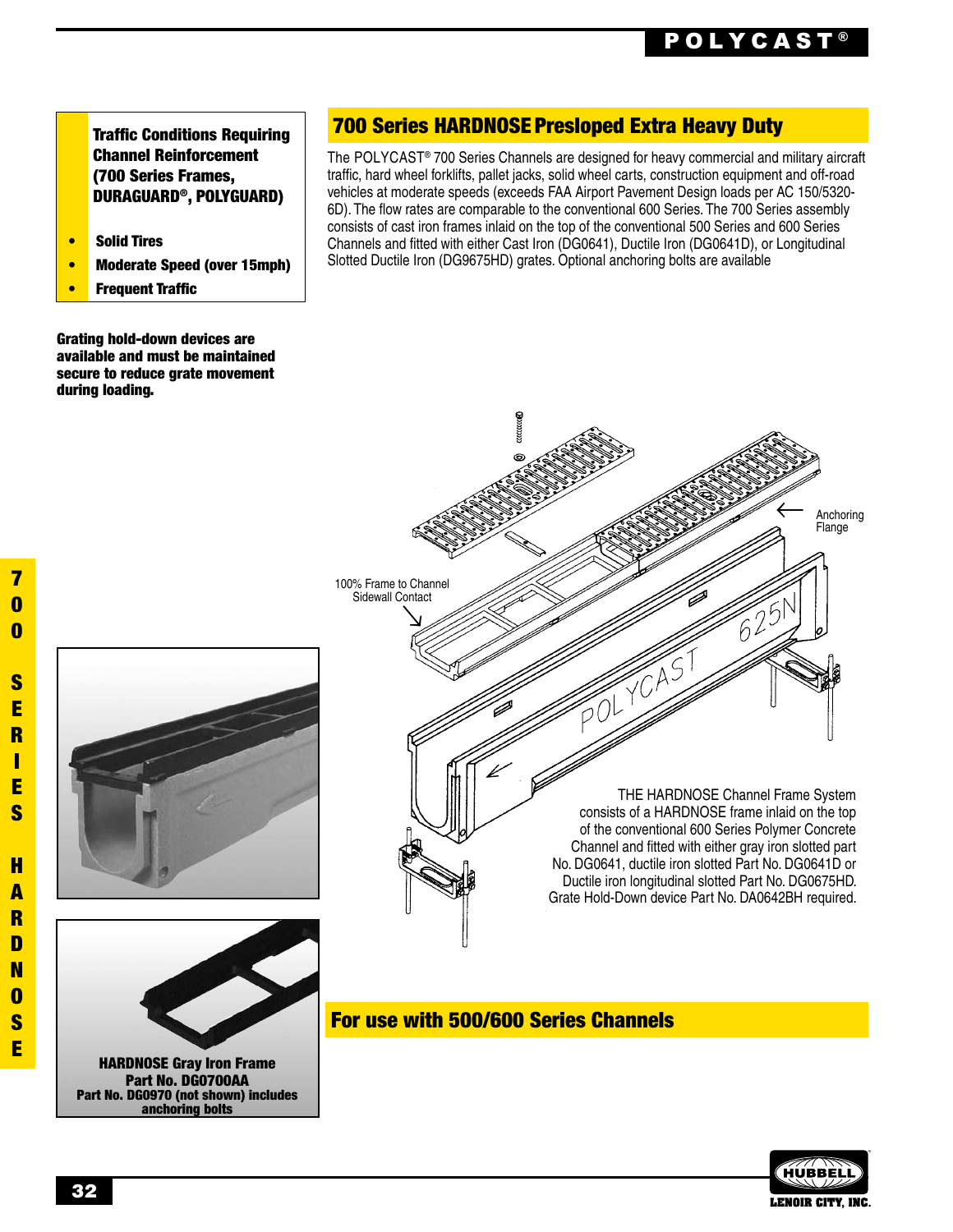

NOTE 1: All half and neutral channels have bottom cut outs. NOTE 2: All half and neutral channels accept the corresponding end caps.

|                       |        | <b>DG0700AA</b> |              |  |
|-----------------------|--------|-----------------|--------------|--|
|                       | Weight | Inlet           | Inlet        |  |
| <b>Channel Number</b> | Lbs.   | DIM 'A'         | DIM 'B'      |  |
| 600N (non-sloped)     | 67#    | $5 - 1/4"$      | $5 - 1/4"$   |  |
| 601                   | 68#    | $5 - 1/4"$      | 5-9/16"      |  |
| 602                   | 73#    | $5 - 9/16"$     | $5 - 7/8"$   |  |
| 603                   | 73#    | $5 - 7/8"$      | $6 - 3/16"$  |  |
| 604                   | 74#    | $6 - 3/16"$     | $6 - 1/2"$   |  |
| 605                   | 75#    | $6 - 1/2"$      | $6 - 13/16"$ |  |
| 605N (non-sloped)     | 76#    | $6 - 13/16"$    | $6 - 13/16"$ |  |
| 605H (non-sloped 24") | 37#    | 6-13/16"        | $6 - 13/16"$ |  |
| 606                   | 77#    | 6-13/16"        | $7 - 1/8"$   |  |
| 607                   | 80#    | $7 - 1/8"$      | 7-7/16"      |  |
| 608                   | 81#    | $7 - 7/16"$     | $7 - 3/4"$   |  |
| 609                   | 82#    | $7 - 3/4"$      | $8 - 1/16"$  |  |
| 610                   | 84#    | $8 - 1/16"$     | $8 - 3/8"$   |  |
| 611                   | 85#    | $8 - 3/8"$      | $8 - 11/16"$ |  |
| 612                   | 86#    | $8 - 11/16"$    | 9            |  |
| 613                   | 87#    | 9               | $9 - 5/16"$  |  |

A Hardnose™ Frame

| <b>Channel Number</b> | Weight<br>Lbs. | Inlet<br>DIM 'A' | Inlet<br>DIM 'B' |
|-----------------------|----------------|------------------|------------------|
| 614                   | 89#            | $9 - 5/16"$      | $9 - 5/8"$       |
| 615                   | 90#            | $9 - 5/8"$       | 9-15/16"         |
| 615N (non-sloped)     | 91#            | $9 - 15/16"$     | $9 - 15/16"$     |
| 615H (non-sloped 24") | 45#            | $9 - 15/16"$     | $9 - 15/16"$     |
| 616                   | 91#            | $9 - 15/16"$     | $10 - 1/4"$      |
| 617                   | 92#            | $10 - 1/4"$      | 10-9/16"         |
| 618                   | 93#            | 10-9/16"         | $10 - 7/8"$      |
| 619                   | 94#            | $10 - 7/8"$      | 11-3/16"         |
| 620                   | 97#            | $11 - 3/16"$     | $11 - 1/2"$      |
| 621                   | 98#            | $11 - 1/2"$      | 11-13/16"        |
| 622                   | 101#           | 11-13/16"        | $12 - 1/8"$      |
| 623                   | 103#           | $12 - 1/8"$      | 12-7/16"         |
| 624                   | 105#           | 12-7/16"         | $12 - 3/4"$      |
| 625                   | 106#           | $12 - 3/4"$      | 13-1/16"         |
| 625N (non-sloped)     | 107#           | $13 - 1/16"$     | $13 - 1/16"$     |
| 625H (non-sloped 24") | 53#            | 13-1/16"         | 13-1/16"         |



700 Series HARDNOSE and DURAGUARD® frames add 1-3/16" to dimensions A or B.

Extender Panels add 7-13/16" to dimensions A or B.





Bottom of Channel Drill-Out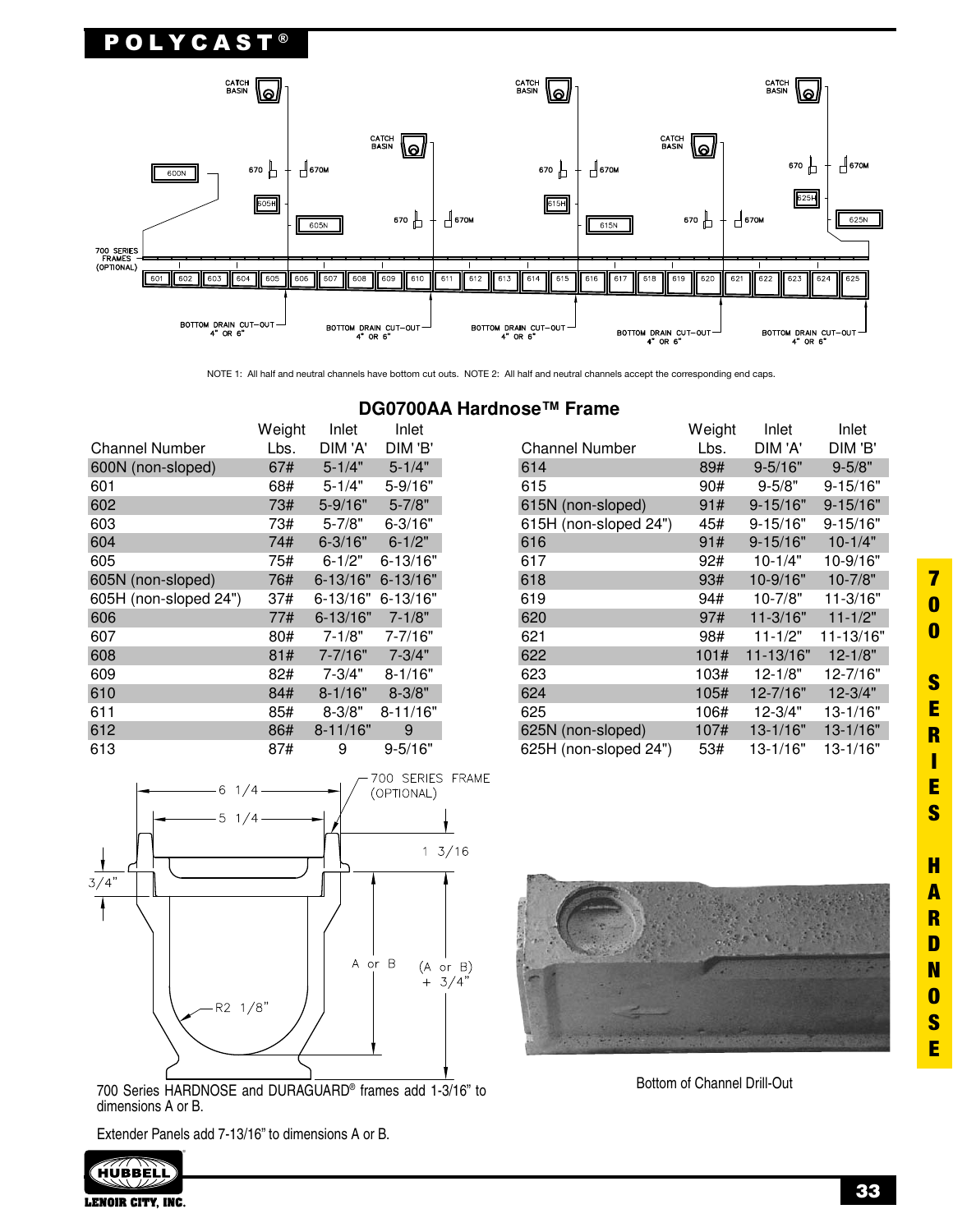# $\mathbf P$  o L Y C A S T  $^\circ$





E

 $\overline{\mathbf{7}}$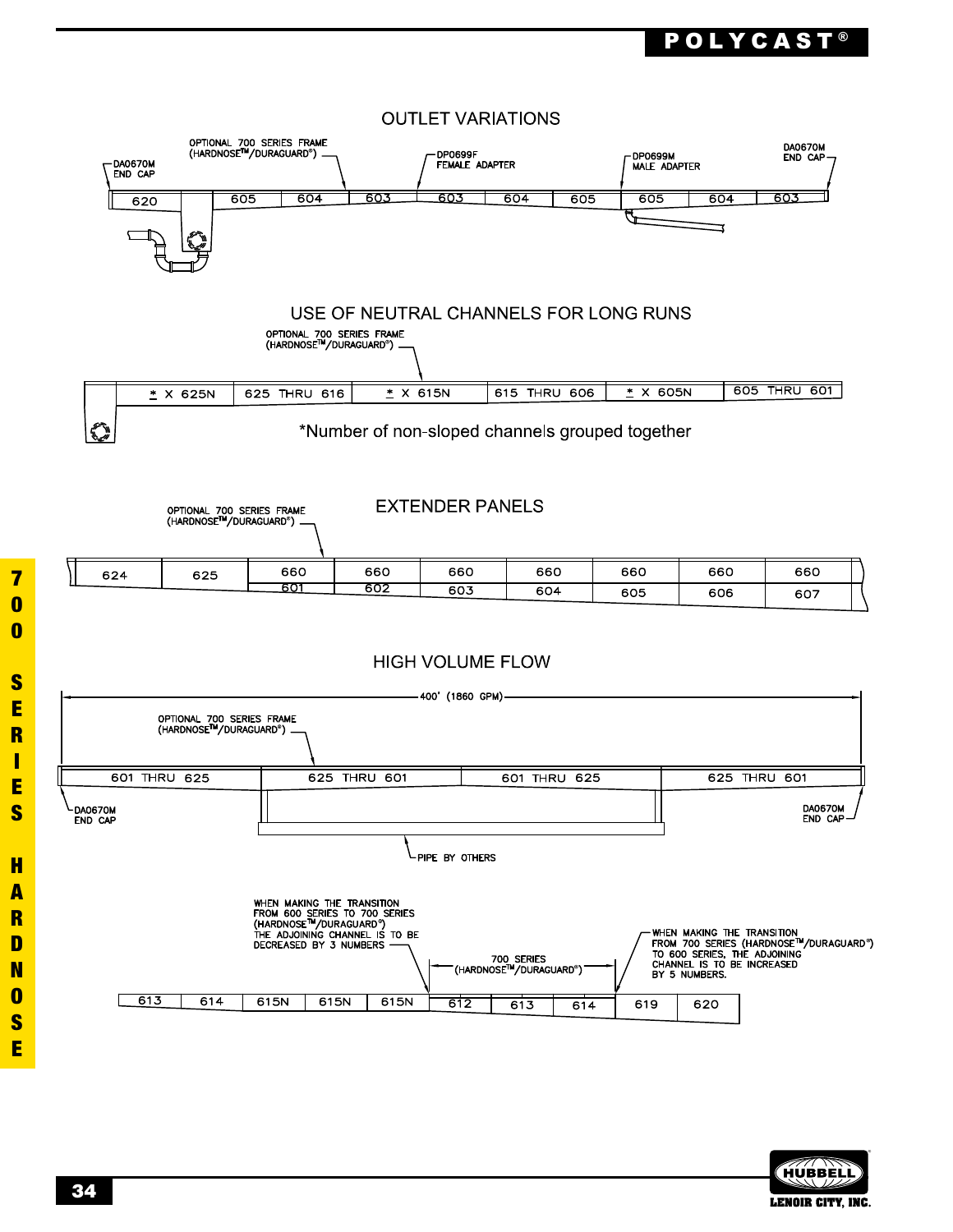# **POLYCAST®**

# Performance Graphs for 700 Series Hardnose



FLOW CAPACITY



\* This graph is based on the Manning Equation.



**35**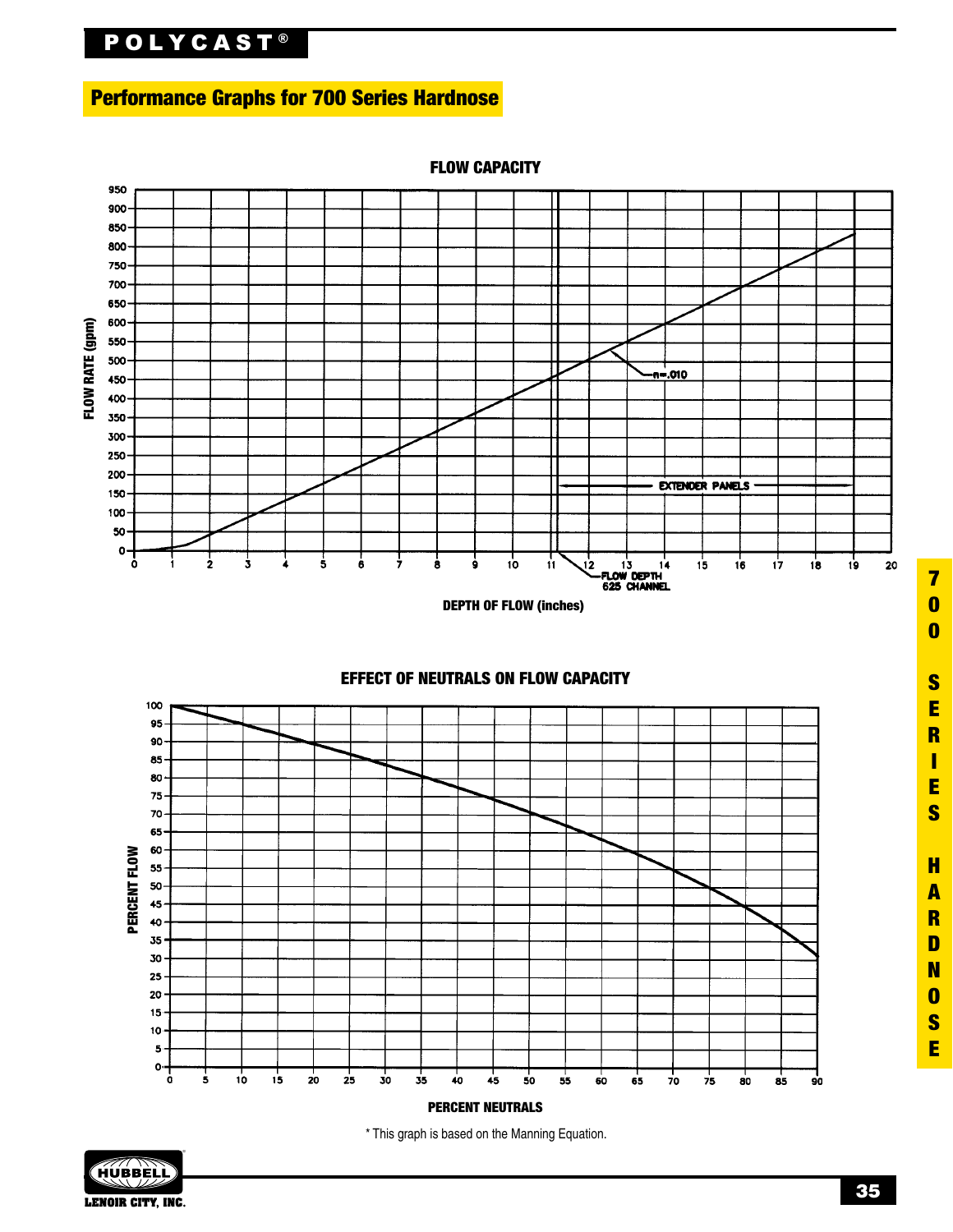# POLYCAST ®

## 700 Series Frames and Grates



## 700 Series HARDNOSE Gray Iron Frame w/Iron Slotted

DG0700 Series Frame and Part No. DG0641 grates used in areas exposed to heavy traffic and solid tire vehicles. Grating hold-down device DA0642BH must be maintained secure. Offers exceptional impact resistance. High frequency forklift traffic, low speed. Heavy duty.

#### Part No. DG0700AA w/DG0641

Open Area: 19.8 in<sup>2</sup>/Linear Foot Dimensions: 6-1/4" x 24" Weight (grate plus frame): 30 lbs. **Black Finish** Grate In-Flow: See chart pg. 37



**DG0700AA DG0675HD**

**DG0700AA DG0641D**

**DG0700AA DG0641**



#### 700 Series HARDNOSE Iron Frame w/Ductile Iron Longitudinal Slotted

DG0700 Series Frame and Part No. DG0675HD grates used in areas exposed to heavy traffic and solid tire vehicles. Grating hold-down device DA0642BH must be maintained secure. Offers exceptional impact resistance. High frequency forklift traffic, low speed. Heavy duty

#### Part No. DG0700AA w/DG0675HD

Open Area: 32 in<sup>2</sup>/Linear Foot (26%) Dimensions: 5-1/4" x 24" Weight (grate plus frame): 30 lbs. ASTM A536 Class 65-45-12 Black Finish Grate In-Flow: See chart pg. 37

ADA Compliant.

### 700 Series HARDNOSE Iron Frame w/Ductile Iron Slotted

DG0700 Series Frame and Part No. DG0641D grates used in areas exposed to heavy traffic and solid tire vehicles. Grating hold-down device DA0642BH must be maintained secure. Offers exceptional impact resistance. High frequency forklift traffic and/or speeds above 15 mph. Extra heavy duty.

#### Part No. DG0700AA w/DG0641D

Open Area: 19.8 in<sup>2</sup>/Linear Foot Dimensions: 6-1/4" x 24" Weight (grate plus frame): 30 lbs. ASTM A536 Class 65-45-12 **Black Finish** Grate In-Flow: See chart pg. 37

## 700 Series HARDNOSE End Frame

For use with the DP0650 Catch Basin, Prevents concrete back fill from spilling into the catch basin during concrete placement.

Dimensions: 6-1/4" x 24" Weight: 15 lbs. ASTM A536 Class 65-45-12 **Black Finish** 

Part No. DG0700AC





NOTE: ADA Code-4.5.4 gratings. If gratings are located in walking surfaces, then they shall have spaces no greater than 1/2" (13mm) wide in one direction. If gratings have elongated openings, then they shall be placed so that the long dimension is perpendicular to the dominate direction of travel.

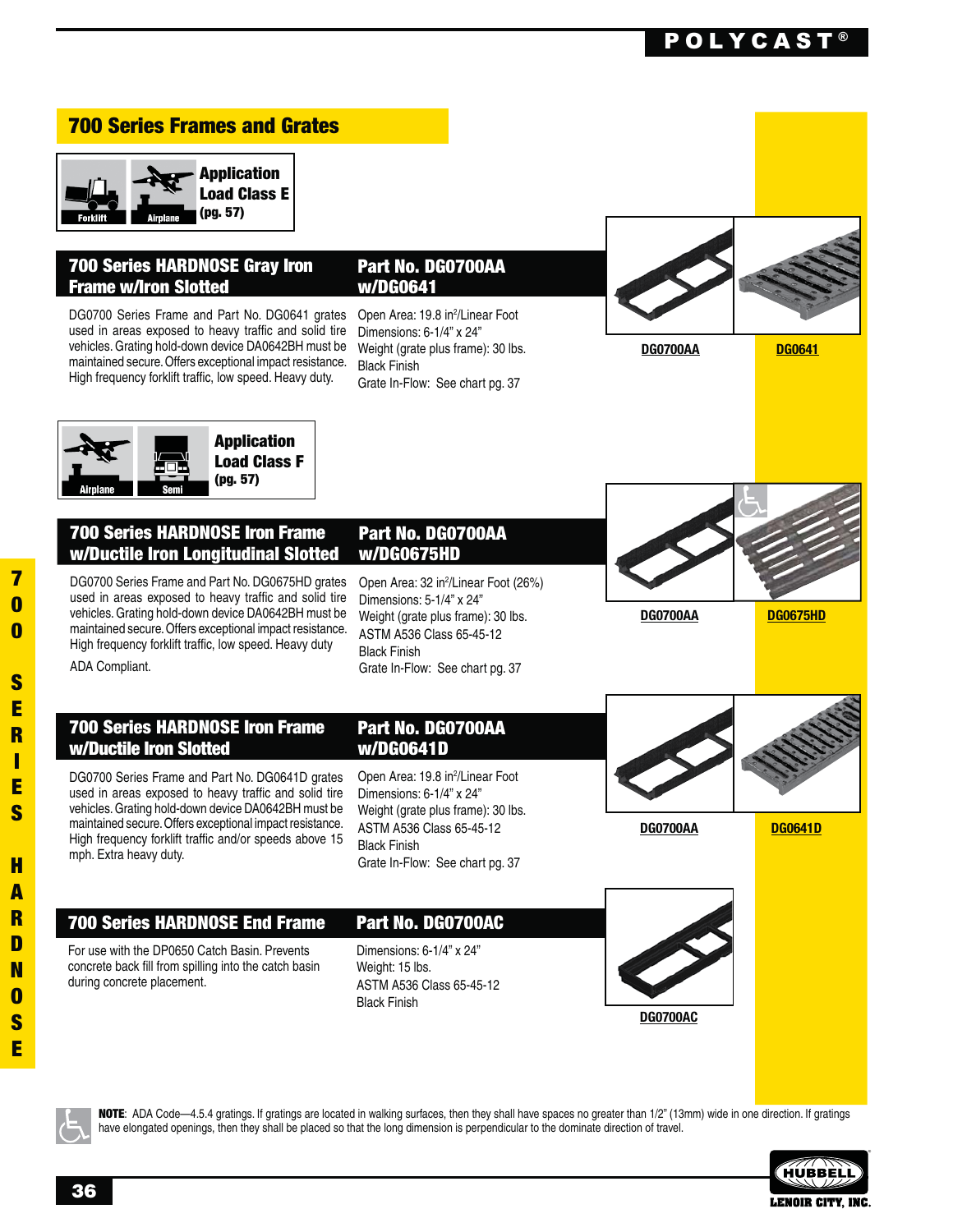# **POLYCAST®**

**Grate In-Flow Chart** 

# **Quantity of Flow Through 600 Series Grates**

Based on 1 foot 600 Series Channel Computed using Orifice Equation Q=CA $\sqrt{2gh}$ 





 $\overline{\mathbf{7}}$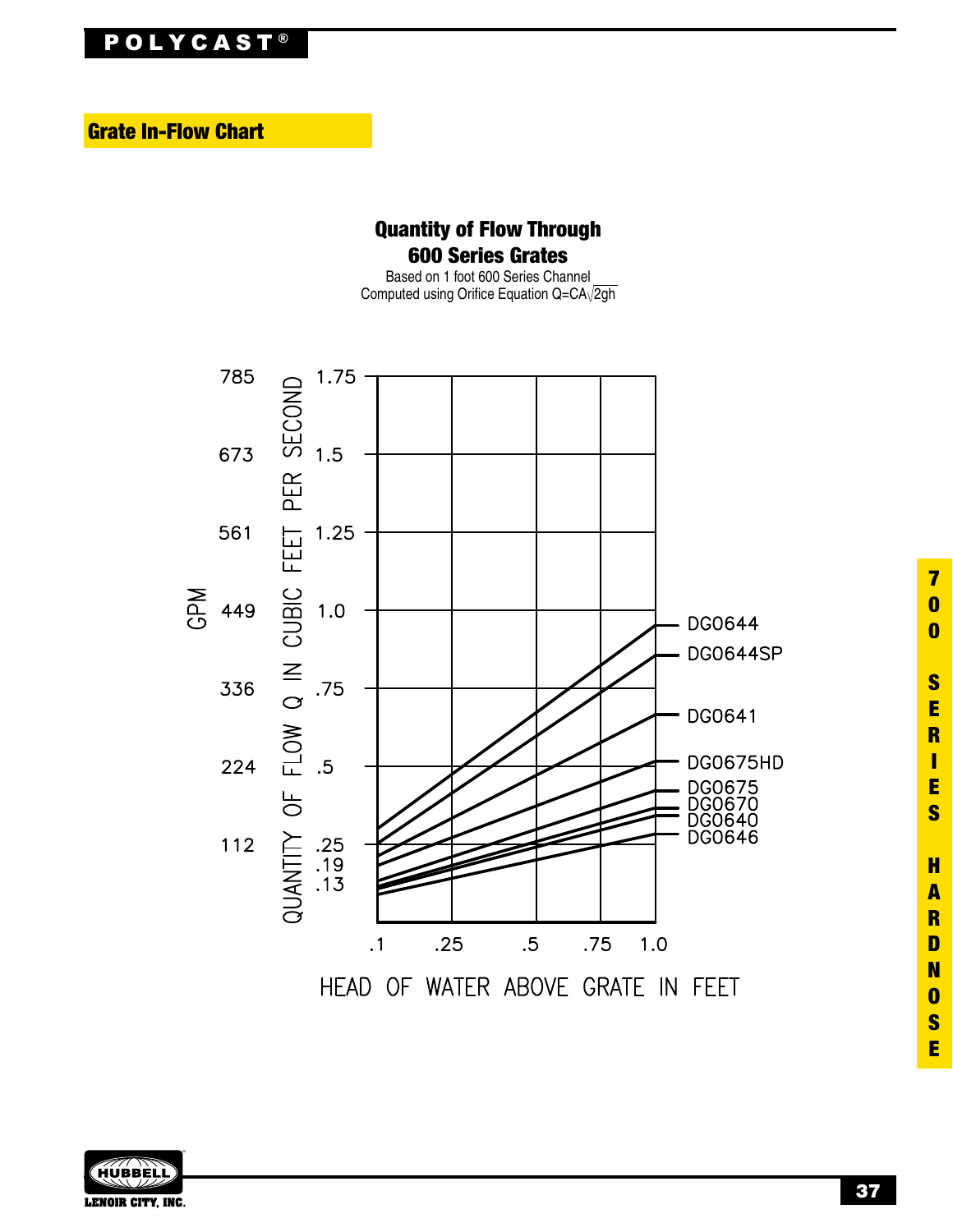# POLYCAST ®

## Channel Installation Alignment Chair

### Installation Rates of 60'- 90' Per Hour Are Easily Attainable With a 2-Person Crew.



The POLYCAST® Installation Chair is the most efficient and economical means of setting a precast trench system. The installation chair supports the ends of the channels, aligns and locks the joint rigidly together and prevents the channels from floating. Adjusting channel elevation is easy with the POLYCAST® Installation Chair.

The installation chair is attached by tightening the alignment bolts into the channel "dimples". Two pieces of rebar are set every 4' to correspond with the channel joints, placed through the connecting clamp on the installation chair and driven into the sub-base. The channels are then aligned and adjusted to achieve the proper elevation.

**LENOIR CITY, INC.** 

One chair per joint required.

NOTE: For use with 700 Series Channels.



7